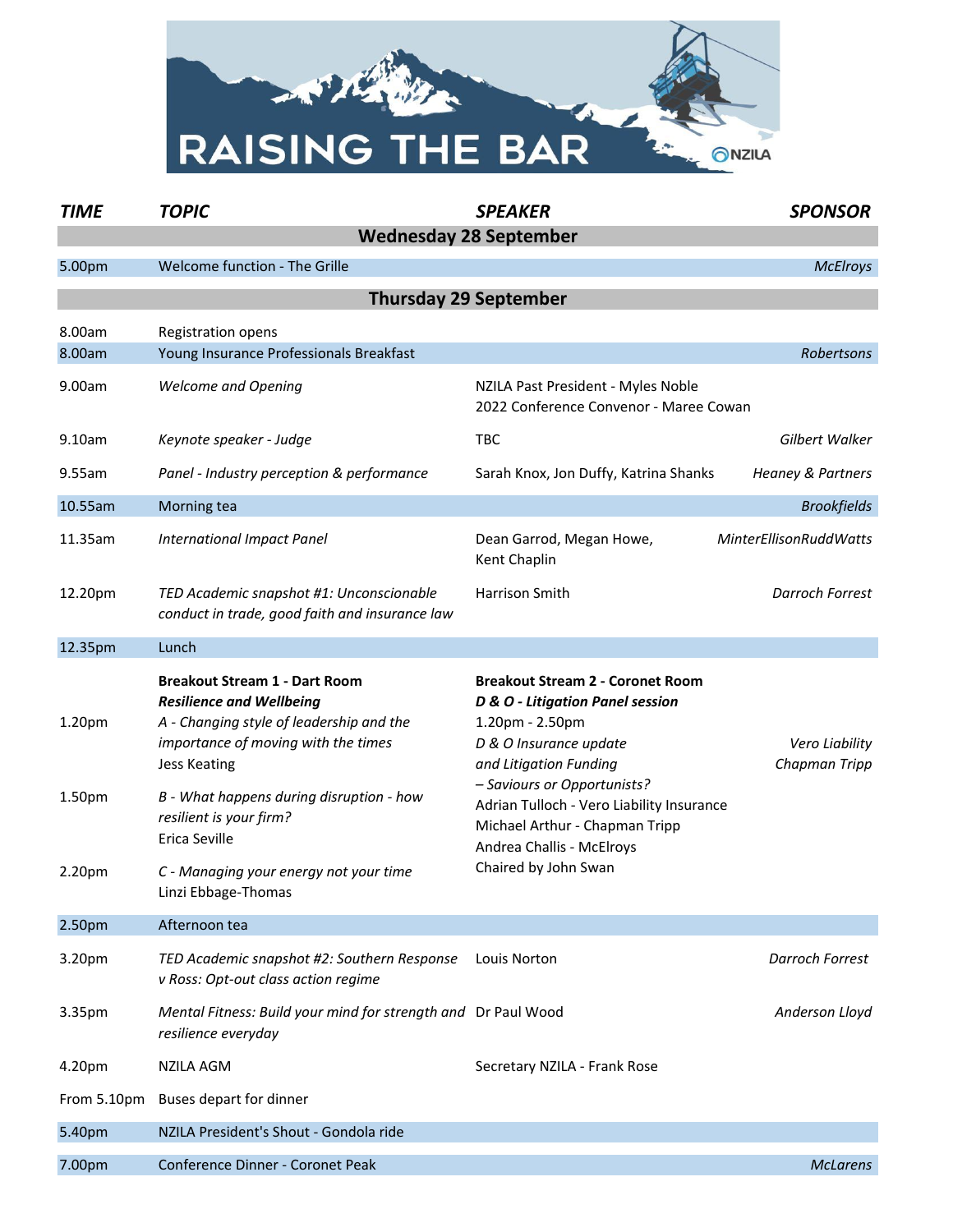

| <b>TIME</b>                | <b>TOPIC</b>                                                                                                                                  | <b>SPEAKER</b>                                                                | <b>SPONSOR</b>  |  |
|----------------------------|-----------------------------------------------------------------------------------------------------------------------------------------------|-------------------------------------------------------------------------------|-----------------|--|
| <b>Friday 30 September</b> |                                                                                                                                               |                                                                               |                 |  |
| 9.00am                     | Day two welcome                                                                                                                               |                                                                               |                 |  |
| 9.05am                     | "How To" Like a Southern Girl                                                                                                                 | Laura Koot                                                                    | Kennedys        |  |
| 9.50am                     | TED Academic snapshot #3: Insurance issues for<br>multi-unit buildings: what's wrong with shared<br>property and how can we fix the problems? | Emma Gabor                                                                    | Darroch Forrest |  |
| 10.05am                    | Morning tea                                                                                                                                   |                                                                               |                 |  |
| 10.35am                    | Legal Update panel interview                                                                                                                  | Christopher Whitehead<br>Christine Meechan QC                                 | Young Hunter    |  |
|                            |                                                                                                                                               | Chaired by Chris Hlavac                                                       |                 |  |
| 11.45am                    | Ancient Rome and Insurance                                                                                                                    | <b>Richard Hargreaves</b>                                                     |                 |  |
| 12.25pm                    | Closing remarks and conference closure                                                                                                        | NZILA President - Kavita Deobhakta<br>2023 Conference Convenor - Richie Flinn |                 |  |
| 12.35pm                    | <b>Buses depart for Skyline</b>                                                                                                               |                                                                               |                 |  |
| 1.00 <sub>pm</sub>         | Long Lunch - Skyline                                                                                                                          |                                                                               | Morgan Coakle   |  |

*All programme information is correct at the time of distribution but may be subject to change without notice. 8.5 CPD points are available for this conference.*